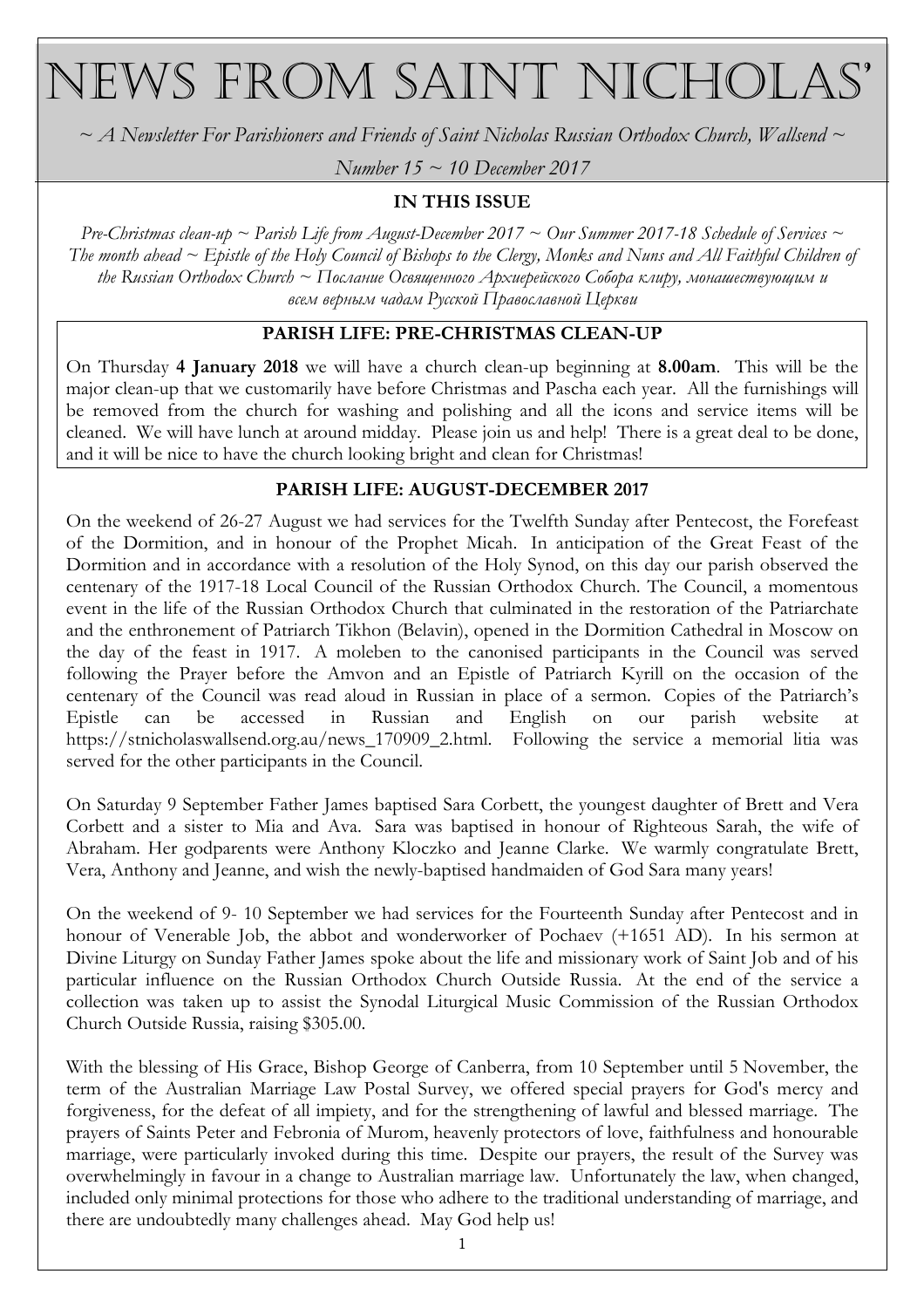On Saturday 16 September Father James baptised Zivah Moorhead, the infant daughter of Alexander Limareff and Tahlia Moorhead. Zivah was baptised in honour of Martyr Zevina. Her godparents were Brenden Moorhead, Maria Limareff and Maureen Moorhead. We warmly congratulate Alexander, Tahlia, Brenden, Maria, and Maureen, and wish the newly-baptised handmaiden of God Zivah many years!

On Saturday 23 September Father James baptised Ella Martinov, the infant daughter of Andrew and Holly Martinov. Ella was baptised in honour of Saint Helen, Equal-to-the-Apostles. Her godparents were Julianne Strelkoff and Kane Hermann. We warmly congratulate Andrew, Holly, Julianne and Kane, and wish the newly-baptised handmaiden of God Ella many years!

On the weekend of 23-24 September we had services for the Sixteenth Sunday after Pentecost, the Afterfeast of the Nativity of the Mother of God, and in honour of Venerable Theodora of Alexandria (+c.480 AD). As it was also the day of commemoration of Saints Sergius and Herman of Valaam, Venerable Euphrosynus the Cook of Alexandria (+9th Century), and Venerable Silouan of Mount Athos (+1938 AD), icons of all these saints – including one of saints Sergius and Herman blessed on their relics – were placed in the middle of the church for veneration. Receiving Holy Communion for the first time was the newly-baptised infant Ella Martinov.

At the end of the Sunday service Father James welcomed Ms Sonia Hornery MP, State Member of Parliament for Wallsend, presenting her with a Certificate of Appreciation acknowledging her support for the parish and the wider Russian-speaking community. Remarking on her ten years of parliamentary service, he wished for her God's help in her work, strength, wisdom, and consolation in difficult times. Ms Hornery was also given flowers by the parish children and a copy of the parish icon of the Mother of God, "Protectress of Newcastle". She afterwards joined parishioners in the hall for refreshments and a presentation of Russian-language songs and poems by students from our playgroup and Russian school.

On the weekend of 7-8 October we had services for the Eighteenth Sunday after Pentecost and in honour of one of the most beloved of Russian saints, Venerable Sergius the Abbot and Wonderworker of Radonezh (+1392). In his sermon at Divine Liturgy on Sunday Father James referred to the words of Saint Sergius: "If you want to serve God, prepare your heart not for food, not for drink, not for rest, not for ease, but for suffering, so that you may endure all temptations, trouble and sorrow. Prepare for severities, fasts, spiritual struggles and many afflictions, for "by many afflictions is it appointed to us to enter the Kingdom of Heaven" (Acts 14:22)".

On Sunday 8 October our parish held its 2017 Annual General Meeting. The 2017 Annual Report was presented and accepted and a draft 2017-18 budget was considered. Nikolai Goura was elected Warden for a further three-year term. Anna Morhun, Irene Lupish, Anu Kinnunen, Lucea Szabunia, Olga Bogacheva and Dean Crawford were again elected to the Parish Council, and Matushka Marie Carles and Olga Bogacheva were reappointed to the role of Child Safety Contact Persons.

On Friday 13 October and Saturday 14 October we had services for the feast of the Protection of the Mother of God. This feast-day is of particular importance to our parish, the first Russian Orthodox church in the Hunter Valley – the small barracks chapel at the Greta Migrant Camp – having been dedicated in honour of it in 1949. Because of this we have come to observe it as a second patronal feastday, with All-night vigil served on the eve and the Lesser Blessing of Water, Divine Liturgy and a moleben to the Mother of God served on the day of the feast itself. Following the moleben Father James, congratulating the faithful on the feast, spoke briefly about the origin of the commemoration and of the many examples of the protection of nations, cities and individuals through the prayers of the Mother of God. Set in the middle of the church for veneration was the parish icon of the Mother of God, "Protectress of Newcastle".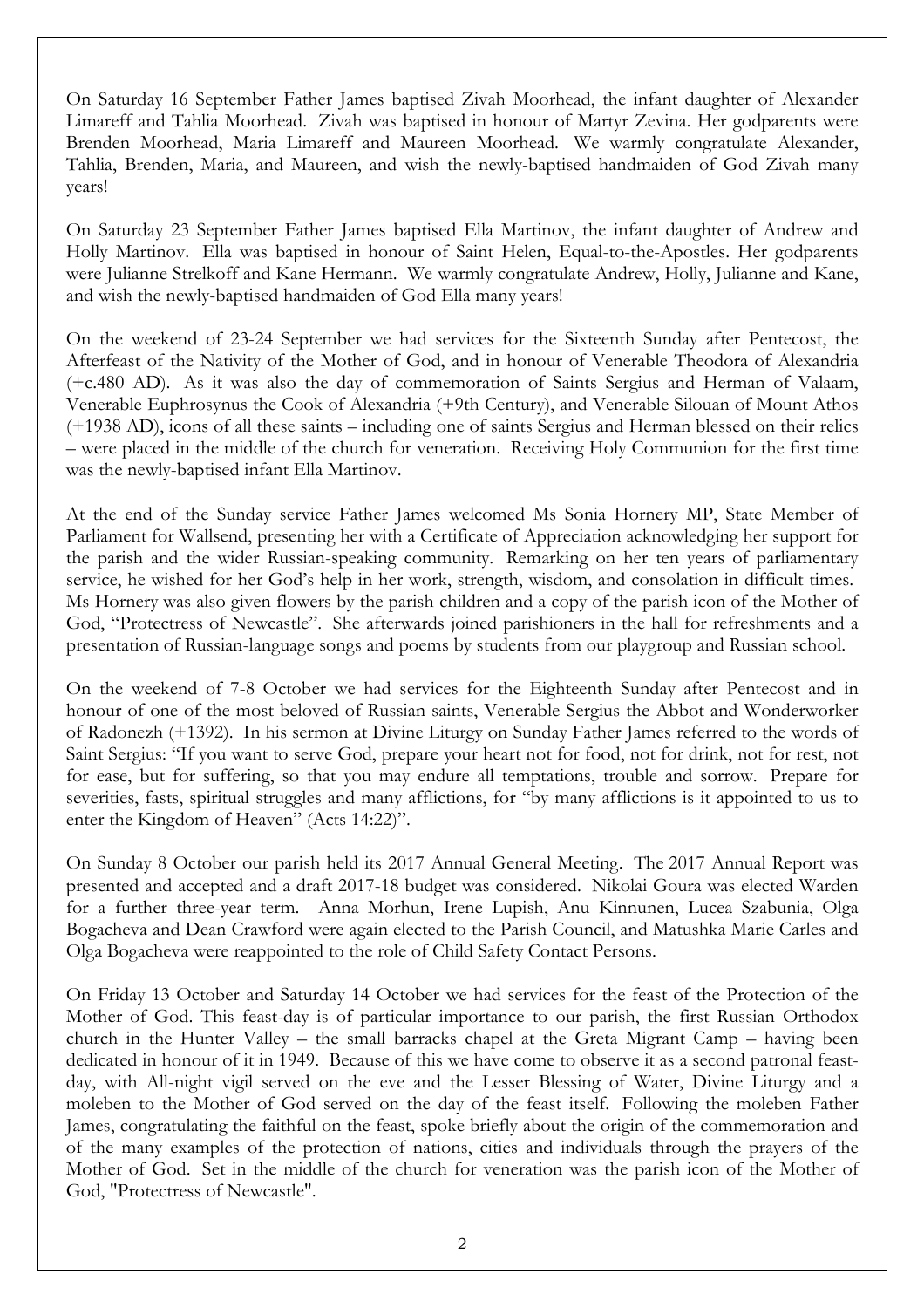On the weekend of 21-22 October we had services for the Twentieth Sunday after Pentecost and in honour of the Holy Apostle James, son of Alphaeus (+1st Century AD) and the Holy Fathers of the Seventh Ecumenical Council. To the great joy of our parish, Bishop George of Canberra presided at Divine Liturgy on Sunday. At the end of Divine Liturgy special prayers were again offered, in the context of the Australian Marriage Law Postal Survey, for God's mercy and forgiveness, for the defeat of all impiety, and for the strengthening of lawful and blessed marriage. In his sermon Bishop George spoke about the raising of the widow's son (Luke 7:11-16), the power of prayer to change the course of our lives, and of the particular need for prayer given the contemporary attacks in Australia and throughout the Western world on Christian culture and tradition. Following the service a number of parish and Diocesan awards were presented, after which all gathered in the church hall for a festive lunch. Joining us for lunch was Father Dalibor Pavlovic, the rector of Saint Naum of Ohrid Serbian Orthodox Church in Broadmeadow, a number of his parishioners, guests from Sydney, and visitors from abroad. During the meal Father James welcomed Bishop George, thanking him for his pastoral attention and for his words of instruction and encouragement. He also welcomed the visitors and congratulated the recipients of the awards, praising their example of service to the parish.

As noted above, following Divine Liturgy on Sunday 22 October Bishop George of Canberra presented awards to five of our parishioners. Nikolai Goura and Eugenia Millard were presented with parish Certificates of Appreciation and Subdeacon Vitaly Lupish, Irene Lupish and Anna Morhun were presented with the prestigious Diocesan Cross. Nikolai Goura received his award for his significant contribution over many years to the life of the Russian Orthodox Church in Newcastle and his twelve years of faithful service as the Warden of our parish, and Eugenia Millard was recognised for her work in our parish and in the Russian Orthodox Church of the Theophany in Mayfield, NSW. It was particularly noted on Eugenia's certificate that she has been exemplary in her devotion to both parishes; her fundraising; her care for the beauty and cleanliness of the church; and her faithful service as a reader and chorister. The Diocesan Crosses - the first awarded in our parish - were bestowed on the recipients in recognition of their distinguished service to the parish and the wider Russian Orthodox Church for over fifty years. We warmly congratulate Nikolai, Eugenia, Subdeacon Vitaly, Irene and Anna, and wish them every blessing in this life and in the age to come.

On the weekend of 11-12 November we had services for the Twenty-Third Sunday after Pentecost and in honour of the Hieromartyr Zenobius, bishop of Aegae in Cilicia, and his sister Martyr Zenobia (+285 AD). In his sermon at Divine Liturgy on Sunday, Father James explained that the persecuting judge had offered Zenobius two choices: "Life and death – life if you bow down before the gods, and death if you do not". Zenobius' reply, he said, had been that "Life without Christ is not life, but death; and death for Christ's sake is not death, but life", and so the courageous brother and sister had been tortured and put to death. Referring to the current debate in Australia around religious freedom Father James commended to the faithful the example of the martyrs and confessors, noting that a lack of religious freedom in earlier times had not prevented them from confessing Christ. Following the service parish Warden Nikolai Goura and Head Sister Anna Morhun congratulated Father James on his recent nameday – the day of commemoration of the Apostle James, Brother of the Lord, on 5 November – presenting him with a gift on behalf of the parish and wishing him continued good health.

Following Divine Liturgy on that day Father James baptised the infant Sofiya, the second daughter of Adam and Evgeniya Hockley and a younger sister to Anastasia. Sofiya was baptised in honour of the Martyr Sofiya of Rome and had as her sponsor Anastasia Rotsey. We warmly congratulate Adam, Evgeniya and Anastasia and wish the newly-illumined handmaiden of God Sofiya many years!

On Tuesday 21 November and Wednesday 22 November we had services in prayerful remembrance of the fortieth anniversary of the repose of the ever-memorable founder of our parish, Archpriest John Lupish. A Great Pannikhida or "Parastas" was served on Tuesday evening. On Wednesday morning, the anniversary of Father John's repose in 1977, Divine Liturgy for the departed was served. Following a memorial litia and the blessing of koliva at the end of Divine Liturgy, Father James spoke briefly about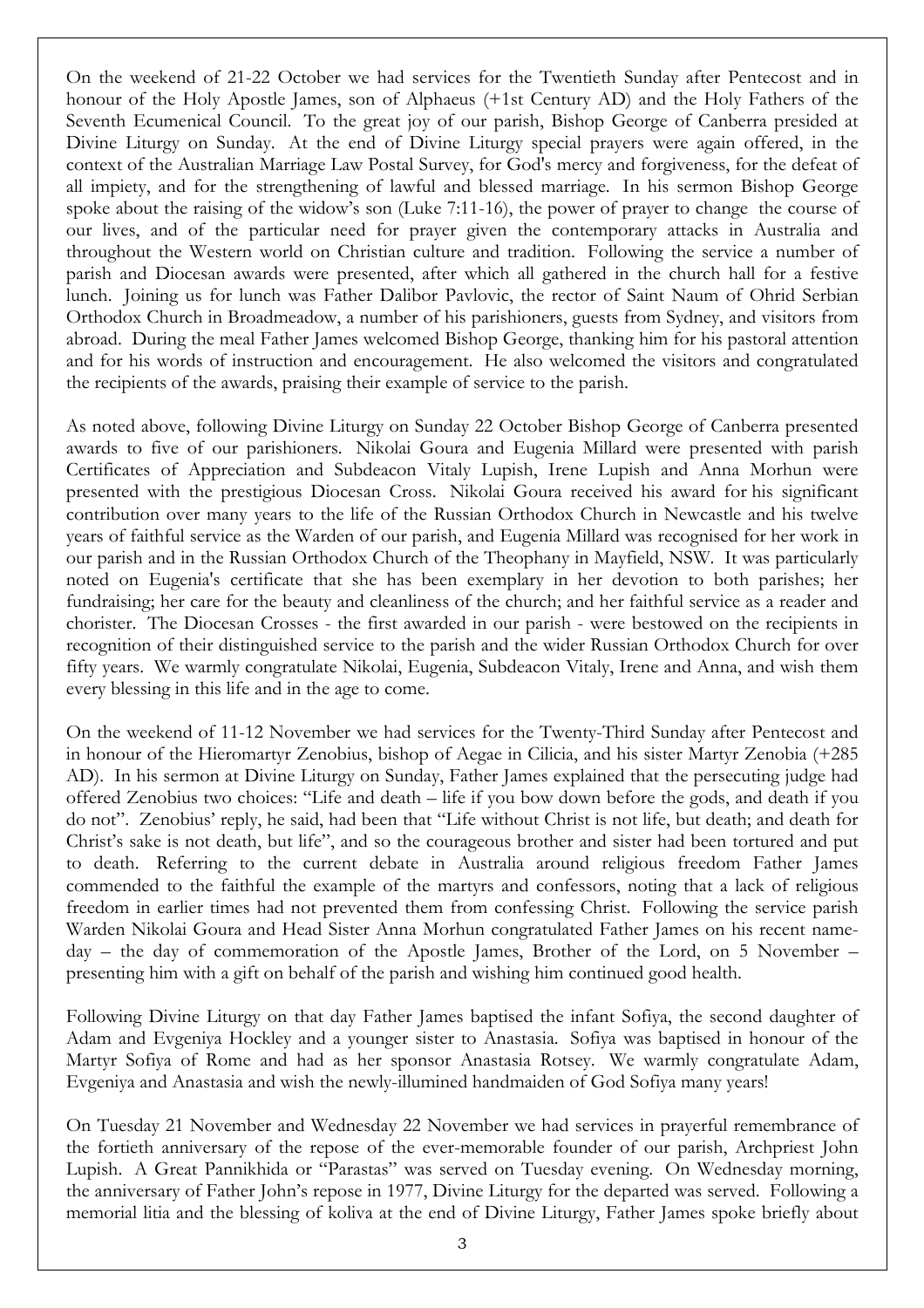Father John's simple and steadfast service over twenty-five years in the parish and of the importance of remembering our leaders, those who have spoken the word of God to us (Hebrews 13:7). Gathered in church were family members including Father John's two sons Subdeacon Vitaly Lupish and John Lupish and his youngest grand-daughter Elizabeth; former parishioners of Father John's; and a small number of our current parishioners. Over lunch in the church hall Vitaly and John Lupish spoke movingly about their father's courage, humility, kindness, and willingness to endure difficulty for the sake of others. After lunch a graveside pannikhida was served at Sandgate Cemetery. May Father John's memory be eternal!

On the weekend of 25-26 November we had services for the Twenty-Fifth Sunday after Pentecost and in honour of Saint John Chrysostom, Archbishop of Constantinople (+407 AD). In his sermon at Divine Liturgy on Sunday Father James spoke about the immense influence of Saint John on the life of the Holy Orthodox Church and about his personal example to each Orthodox Christian: ascetic struggle, a love for the Holy Scriptures, care for the poor, a willingness to stand up to the elites of this world, and an unshakeable commitment to the purity of the Orthodox faith. Following Divine Liturgy a memorial litia was served for the ever-memorable servants of God Metropolitan Philaret (Voznesenky), third First Hierarch of the Russian Orthodox Church Outside Russia (+21 November 1985); Archpriest John Lupish, the founder of our parish (+22 November 1977); and the Russian heroes of the White Movement who, fleeing the Bolshevik yoke, arrived in Gallipoli on 22 November 1920. A collection was then taken up to aid the Fund for Assistance to the Russian Orthodox Church Outisde Russia, raising \$190.00.

On Sunday 3 December and Monday 4 December we had services for the Great Feast of the Entry of the Mother of God into the Temple. All-night vigil with the blessing of wheat, wine, oil and five loaves was served on Sunday evening and Divine Liturgy was served on Monday morning. In his sermon at Divine Liturgy Father James explained the history and significance of the feast and spoke of the importance of each Orthodox Christian being filled and formed by the life of the Church in order to worthily receive Christ.

# PARISH LIFE: OUR SUMMER 2017-18 SCHEDULE OF SERVICES

Our Summer 2017-18 Schedule of Services was published on the weekend of 25-26 November. It covers December, January and February and includes services for Christmas, Theophany, and the first week of Great Lent. Copies are available in church and on our parish website.

# PARISH LIFE: THE MONTH AHEAD

On the weekend of 9-10 December we will have services for the Twenty-Seventh Sunday after Pentecost and in honour of the Kursk-Root Icon of the Mother of God "Of the Sign", the Directress of the Russian Orthodox Church Outside Russia. Divine Liturgy on Sunday will be preceded by an akathist to the icon at 8.15am. On Sunday afternoon Father James will visit the Russian Orthodox Kids' Camp being held in Toukley on the Central Coast from Sunday 10 December until Saturday 16 December and serve a moleben for the beginning of the camp.

On Saturday 15 December it will be the fifteenth anniversary of Father James' appointment as rector of our parish. Ordained to the priesthood on 23 September 2001 and appointed to serve the Cabrammatta parish as assistant priest and the Gosford community as rector, Father James served in Wallsend occasionally prior to his formal appointment at the end of 2002.

On Monday 18 December and Tuesday 19 December we will have services in honour of Saint Nicholas the Wonderworker of Myra and Lycia, the heavenly patron of our parish. All-night vigil with the blessing of wheat, wine oil and five loaves will be served at 6.00pm on Monday and Divine Liturgy will be served at 9.00am on Tuesday. Divine Liturgy will be followed by a brief moleben to Saint Nicholas.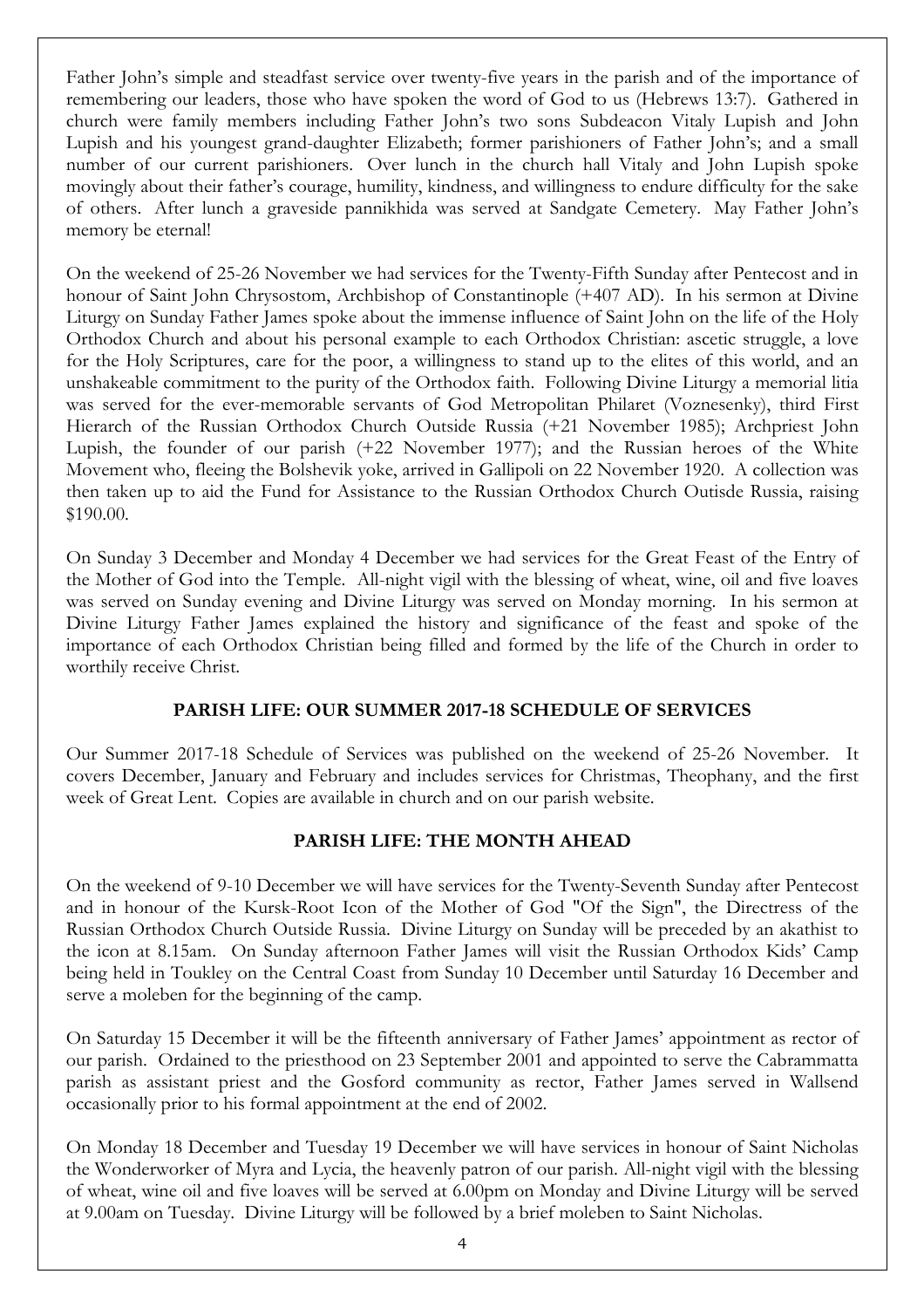On the weekend of 23-24 December we will have services for the Twenty-Ninth Sunday after Pentecost and the Sunday of the Holy Forefathers. This will be our final service for 2017 and the last service until Monday 8 January 2018, the Second Day of the Nativity of Christ.

On Monday 25 December, the Great Feast of the Nativity of Christ on the New Calendar, the Romanian Orthodox community will have Divine Liturgy beginning at 9.00am. All who wish to join them are welcome.

Our first service in 2018 will be Divine Liturgy on Monday 8 January, the second day of the Great Feast of the Nativity of Christ. Following Divine Liturgy at 9.00am and a brief moleben of thanksgiving commemorating the Russian Victory over Napoleon on Christmas Day 1812, there will be a festive meal with a visit from Father Christmas. All are welcome to join us – please bring a plate of festive food to share!

# EPISTLE OF THE HOLY COUNCIL OF BISHOPS TO THE CLERGY, MONKS AND NUNS AND ALL FAITHFUL CHILDREN OF THE RUSSIAN ORTHODOX CHURCH

#### Beloved in the Lord All-Venerable Fathers, God-Loving Monks and Nuns, Dear Brothers and Sisters:

The Holy Council of Bishops, which took place in Moscow from 29 November until 2 December 2017 in the city of Moscow in the Cathedral Church of Christ the Savior, greets all of you with the words of the apostolic salutation: "Now the God of patience and consolation grant you to be likeminded one toward another according to Christ Jesus: That ye may with one mind and one mouth glorify God, even the Father of our Lord Jesus Christ" (Romans 15:5-6).

In giving praise to the Creator, Provider and Giver of all good things, we prayerfully recollect the most important of events in the history of our Church, the hundredth anniversary of which is being marked this year, the opening of the Holy Council of the Russian Orthodox Church in 1917-1918 and the restoration of the Patriarchate.

One of the main acts of that Council, the election of the holy hierarch Tikhon to the Patriarchal Throne of Moscow, coincided with the beginning of the cruel persecution of God's Church. Our land was soaked red with the innocent blood of the first martyrs of modern history. Soon iniquity and mistreatment of the Church became commonplace. In these persecutions and sufferings for Christ a great multitude of the faithful children of the Church made manifest the greatest heroic deed of faith and courage, accepted death and the "crown of glory that fadeth not away" (1 Peter 5:4). It was a time of dreadful tribulation for all of the peoples of our Fatherland. As a result, the country stood on the brink of destruction. But by the prayers of St Tikhon and the host of New Martyrs and Confessors of the Church of Russia, the Lord bestowed His mercy upon the people and did not allow evil to triumph definitely. Today we exclaim with thanksgiving together with the Psalmist: "The Lord hath chastened me sore: but he hath not given me over unto death" (Psalms 117:8).

In remembering the tragic events of the twentieth century and pondering their cause, we must with deep humility and sincere conviction bear witness before those close to us and those afar to the main lesson of the past century: without God no state or social building can ever lead to prosperity. History has shown that revolutionary attitudes, generated by political provocations, including those that appeal to social justice, are ruinous for the state and destructive for people. Representatives of all layers of society must exert all their efforts in avoiding the repetition of errors which led in the last century to the suffering and deaths of many people and to the destruction of our statehood.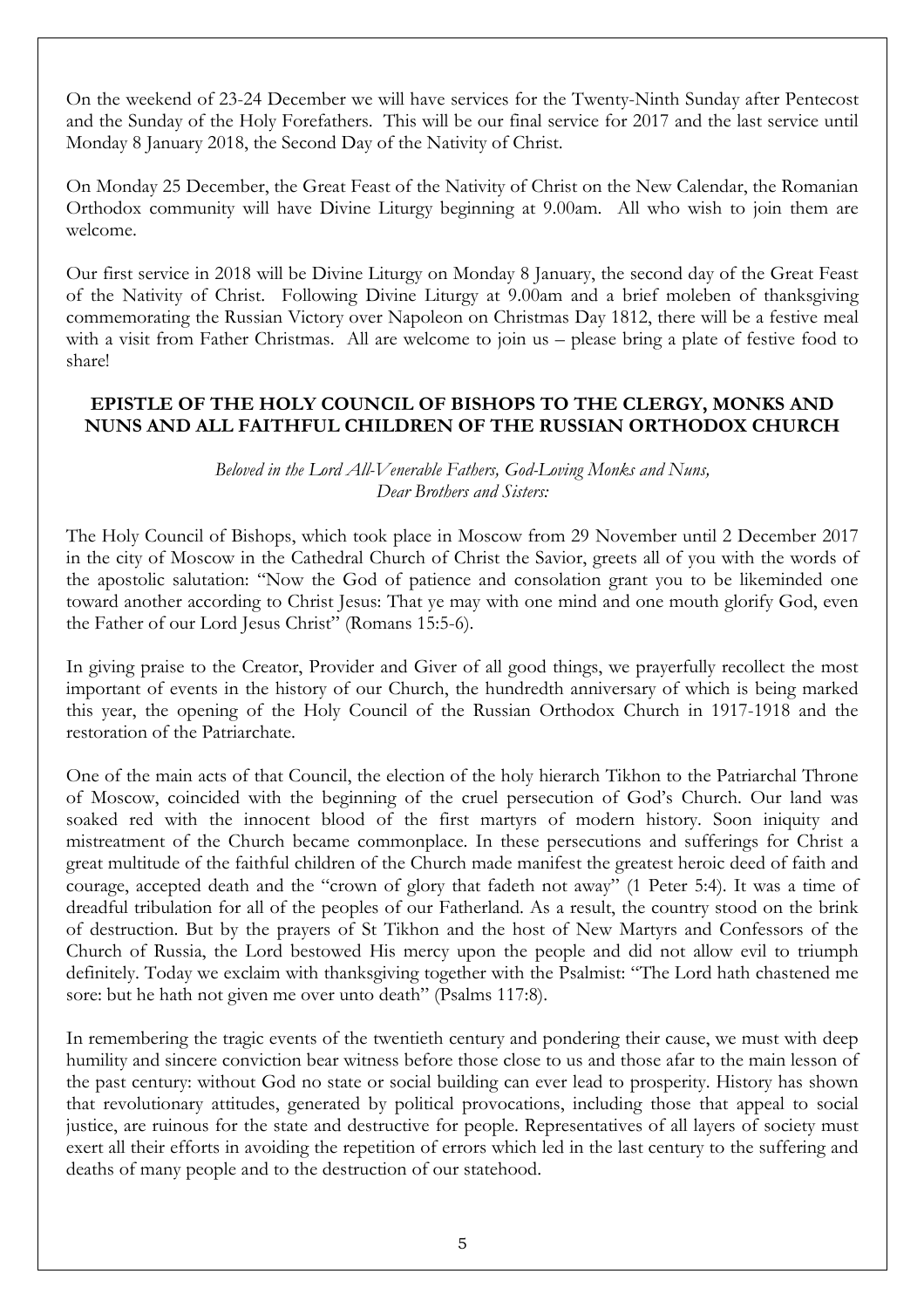We testify to the unchanging nature of the Church's mission, which the Savior has purchased with His Own precious Blood (Acts 20:28) in order to bring people into oneness with God. All laborers in Christ's vineyard must remember that the foundation stone of the Church's preaching from the Holy Apostles to the end of the world is the joyful news of salvation granted through the Cross and Resurrection of our Lord and Savior Jesus Christ. The most important thing to which a pastor is called is the celebration of the Divine Liturgy, since the offering of the Bloodless Sacrifice of thanksgiving "for all and behalf of all" is the greatest and most significant of all possible deeds on earth.

In glorifying "with one mouth and one heart" the heavenly Father and our Lord Jesus Christ we, the members of the Holy Council of Bishops, bear witness to the fact that through the prayerful intercession before the Throne of the Almighty of the New Martyrs and Confessors of the Church of Russia, through the labors of a multitude of bishops, clerics, monks and nuns and laity, the cause of building up the Church continues to develop. Holy sites are being restored, new churches are being built, numerous residents of Orthodox monasteries take upon themselves the great feat of the monastic life, the number of Church charity projects is growing, and the Church's work in supporting the family, mothers and children is getting stronger. Special joy is evoked by the success in the field of working with youth, including the development of volunteer service in the dioceses and parishes, as well as in bringing children to the faith through Sunday schools and other Church educational projects.

The days of the Council of Bishops have brought us the joy of communicating with the Primates and representatives of the Local Orthodox Churches who have come to Moscow to participate in the festivities on the occasion of the hundredth anniversary of the enthronement as Patriarch of the holy Hierarch Tikhon. This visible expression of Orthodox unity has special meaning today, when many Christians who are persecuted for their faith need our ardent prayer and active intercession. We cherish Christian solidarity because we know how important and necessary it is to those who now endure adversities and tribulations, just as the support of all people of good will was during the time of the persecution of the faith and the Church in our Russian homeland.

Indeed, by God's grace we have once more raised up magnificent cathedrals, our churches are being adorned and reflect beauty in their construction. However, we must not forget those who are driven out of their churches, who are blown up and murdered by terrorists. We are called upon to courageously and steadfastly defend the Christian values which are today being forced out of the lives of many nations. The example of the first Apostolic communities, when the affluent sent material aid to the less well off, inspires us to care for those Orthodox Christians who are experiencing hardships and suffering from war or from terrorism.

In the days of the Council of Bishops, we became acquainted with the preliminary results of research undertaken with the aim of identifying the "Ekaterinburg remains." We express hope that at the completion of this research the truth will be revealed regarding the provenance of these remains.

With thanksgiving to the good dispensation of God, the Council testifies to the showing forth of a whole host of saints for church-wide veneration.

In recalling the trials that were endured by our fathers and now being endured by many Christians, let us preserve the unity of the Church in praying at each service for the "well-being of the holy Church of God and the union of all," as Christ prayed for the united of Christians and that they may lead peaceful lives.

"Now the Lord of peace himself give you peace always by all means. The Lord be with you all" (2 Thessalonians 3.16). Amen.

Moscow, 3 December 2017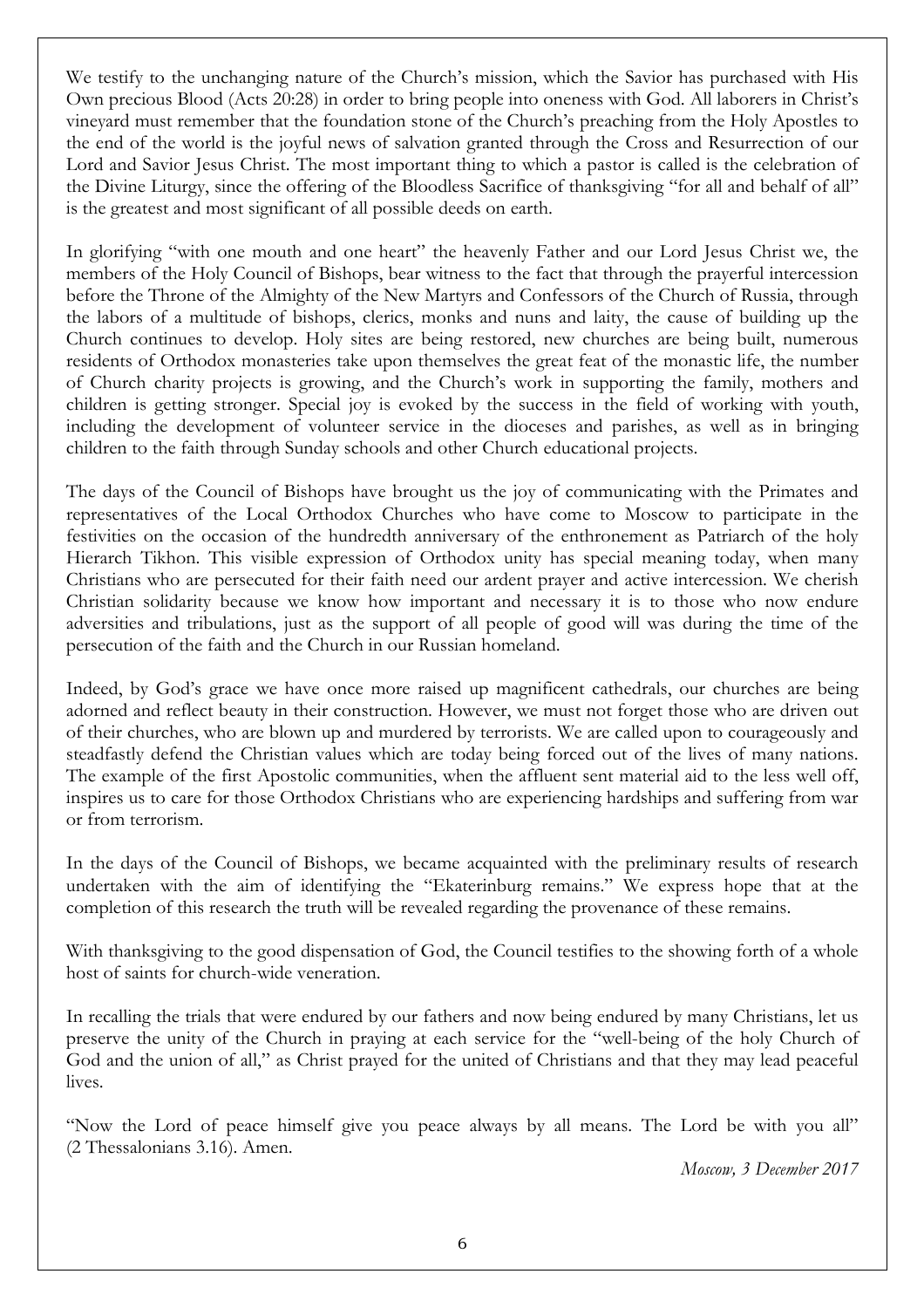#### ПОСЛАНИЕ ОСВЯЩЕННОГО АРХИЕРЕЙСКОГО СОБОРА КЛИРУ, МОНАШЕСТВУЮЩИМ И ВСЕМ ВЕРНЫМ ЧАДАМ РУССКОЙ ПРАВОСЛАВНОЙ ЦЕРКВИ

Возлюбленные о Господе всечестные отцы, боголюбивые иноки и инокини, дорогие братья и сестры!

Освященный Архиерейский Собор, проходивший с 29 ноября по 2 декабря 2017 года во граде Москве, в кафедральном соборном Храме Христа Спасителя, обращается ко всем вам словами апостольского приветствия: «Бог <…> терпения и утешения да дарует вам быть в единомыслии между собою, по учению Христа Иисуса, дабы вы единодушно, едиными устами славили Бога и Отца Господа нашего Иисуса Христа» (Рим. 15:5-6).

Воздавая хвалу Творцу, Промыслителю и Подателю всяческих благ, мы молитвенно воспоминаем важнейшие события в истории нашей Церкви, столетие которых отмечается в этом году. Это открытие Священного Собора Православной Российской Церкви 1917-1918 годов и восстановление на нем Патриаршества.

Одно из главных деяний Собора - избрание святителя Тихона на Московский Патриарший престол - совпало с началом жестоких гонений на Церковь Божию. Невинной кровью первых мучеников нового времени обагрилась наша земля. Вскоре беззаконие и произвол по отношению к Церкви стали повсеместными. В этих преследованиях и страданиях за имя Христово множество верных чад церковных явили высочайший подвиг веры и мужества, приняли смерть и неувядающие венцы славы (1 Пет. 5:4). То была эпоха грозных испытаний для всех народов Отечества. В результате страна оказалась на грани уничтожения. Но по молитвам святителя Тихона, сонма новомучеников и исповедников Церкви Русской Господь приклонил милость Свою к людям и не попустил злу восторжествовать окончательно. Ныне мы с благодарностью Богу вместе с псалмопевцем восклицаем: «Наказуя наказа мя Господь, смерти же не предаде мя» (Пс. 117:18).

Памятуя о трагических событиях ХХ века и размышляя об их причинах, мы должны с глубоким смирением и искренним убеждением свидетельствовать пред ближними и дальними о главном уроке минувшего столетия: без Бога никакое государственное или общественное строительство не приведет к благополучию. История показала, что пагубными для государств и гибельными для людей являются революционные настроения, порожденные политическими провокациями, в том числе использующими запрос на социальную справедливость. Представители всех слоев общества должны приложить усилия, чтобы избежать повторения ошибок, приведших в прошлом веке к страданиям и смерти множества людей, к разрушению государственности.

Мы свидетельствуем о неизменности миссии Церкви, которую стяжал Спаситель честною Своею Кровию (см. Деян. 20:28) ради приведения людей к единству с Богом. Всем труженикам в Винограднике Христовом надобно помнить о том, что краеугольным камнем церковной проповеди от святых апостолов и до скончания времен является радостная весть о спасении, дарованном через Крест и Воскресение Господа нашего и Спасителя Иисуса Христа. Главное же служение, к которому призван каждый пастырь, - это совершение Божественной литургии, поскольку принесение Бескровной Жертвы благодарения о всех и за вся есть величайшее и важнейшее из всех возможных на земле дел.

Единеми усты и единем сердцем славяще Небесного Отца и Господа нашего Иисуса Христа, мы, члены Освященного Собора, свидетельствуем о том, что молитвенным предстательством перед Престолом Вседержителя новомучеников и исповедников Церкви Русской, трудами множества архиереев, клириков, монашествующих и мирян дело церковного строительства продолжает развиваться. Восстанавливаются порушенные святыни, созидаются новые храмы, совершают